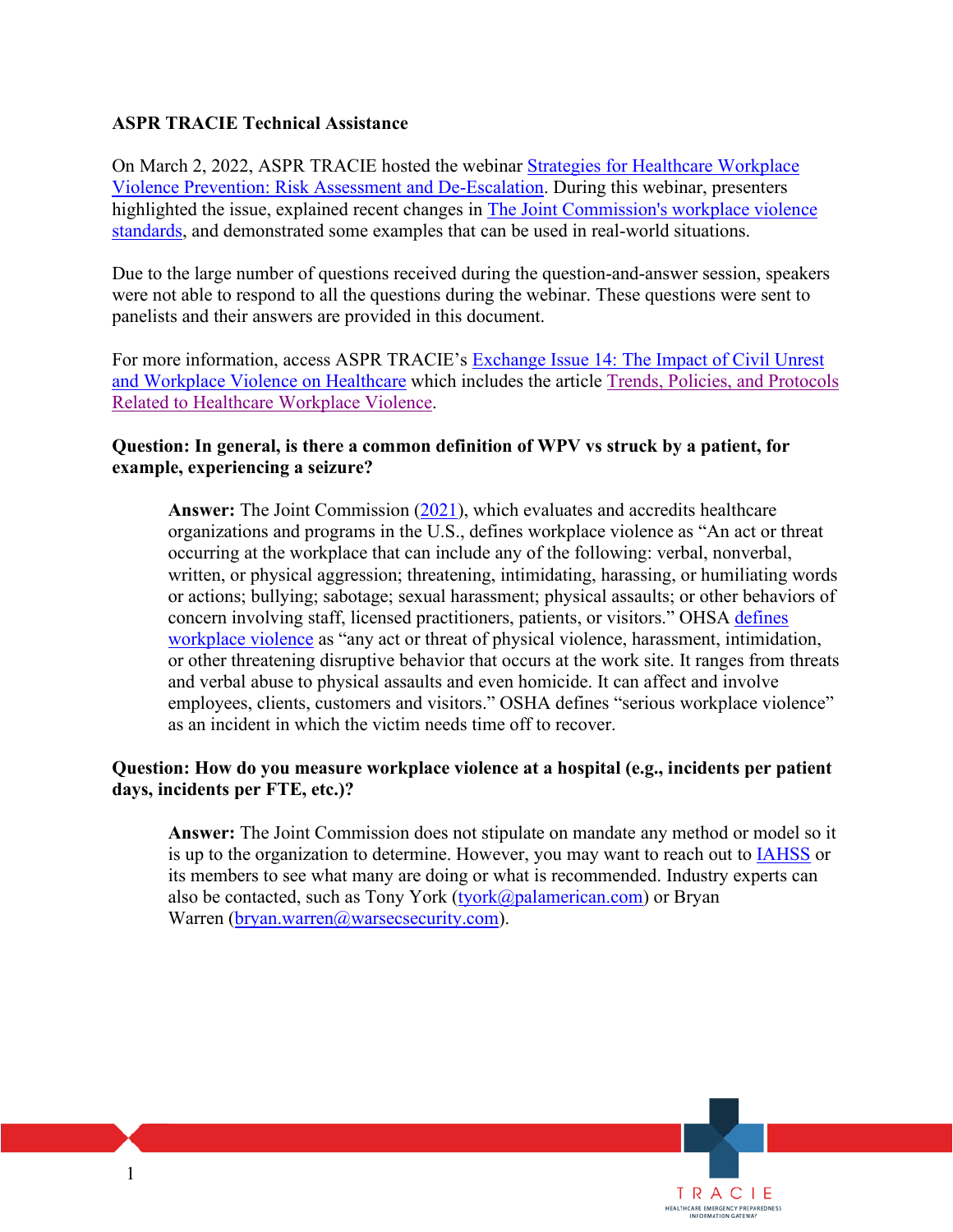# **Question: In extreme circumstances is it allowable for security staff to use law enforcement**

**restraints until CMS authorized (soft or leather) restraints can be applied to a patient?**<br>Answer: If there is an imminent danger to staff then appropriate restraint techniques should be used that are available until the most appropriate, least restrictive types of restraints can be applied.

 consider the use of weapons in the application of restraint or seclusion as a safe, appropriate health care intervention. For the purposes of this regulation, the term 'weapon' includes, but is not limited to, pepper spray, mace, nightsticks, tasers, cattle prods, stun guns, and pistols. Security staff may carry weapons as allowed by hospital policy, and State and Federal law. However, the use of weapons by security staff is considered a law enforcement action, not a health care intervention. CMS does not support the use of weapons by any hospital staff as a means of subduing a patient in order to place that patient in restraint or seclusion. If a weapon is used by security or law enforcement personnel on a person in a hospital (patient, staff, or visitor) to protect people or hospital property from harm, we would expect the situation to be handled as a criminal activity and the perpetrator be placed in the custody of local law enforcement." According to [42 CFR 482.13 - Condition of participation: Patient's rights:](https://www.govinfo.gov/content/pkg/CFR-2011-title42-vol5/pdf/CFR-2011-title42-vol5-sec482-13.pdf) "CMS does not

**Question:** Are there training videos of Do's and Don'ts when working with an agitated patient?

 and other resources needed to de-escalate versus restrain (and sedate) a patient, **Answer:** De-escalation training is gaining in popularity, as ED staff find themselves having to manage patients and visitors who may be aggressive, violent, and/or experiencing severe stress. In this short video, Dr. Scott Zeller demonstrates how to speak with an agitated patient to reassure and comfort him. He also compares the level of time highlighting that many assaults could be avoided by using de-escalation techniques. The Joint Commission (2021) encourages leadership to ensure that all staff be trained in escalation and self-defense, citing OSHA's 2015 guidance that training include a handson component.

### **Question: Can you provide additional information the SAFER Matrix Scoring?**

**Answer:** The Joint Commission uses the ["Survey Analysis for Evaluating Risk®](https://www.jointcommission.org/-/media/tjc/documents/accred-and-cert/safer-matrix/safer-infographic.pdf)**"** or SAFER Matrix to "provide health care organizations with the information they need to prioritize resources and focus corrective action plans in areas that are most in need of compliance activities and interventions." Post-survey issues of noncompliance are notes as "Requirements for Improvement" noted in final reports and each one is plotted on the SAFER matrix based on its potential harm to patients, staff, and/or visitors.

TRACIE<br>MEALTHCARE EMERGENCY PREPAREDNESS